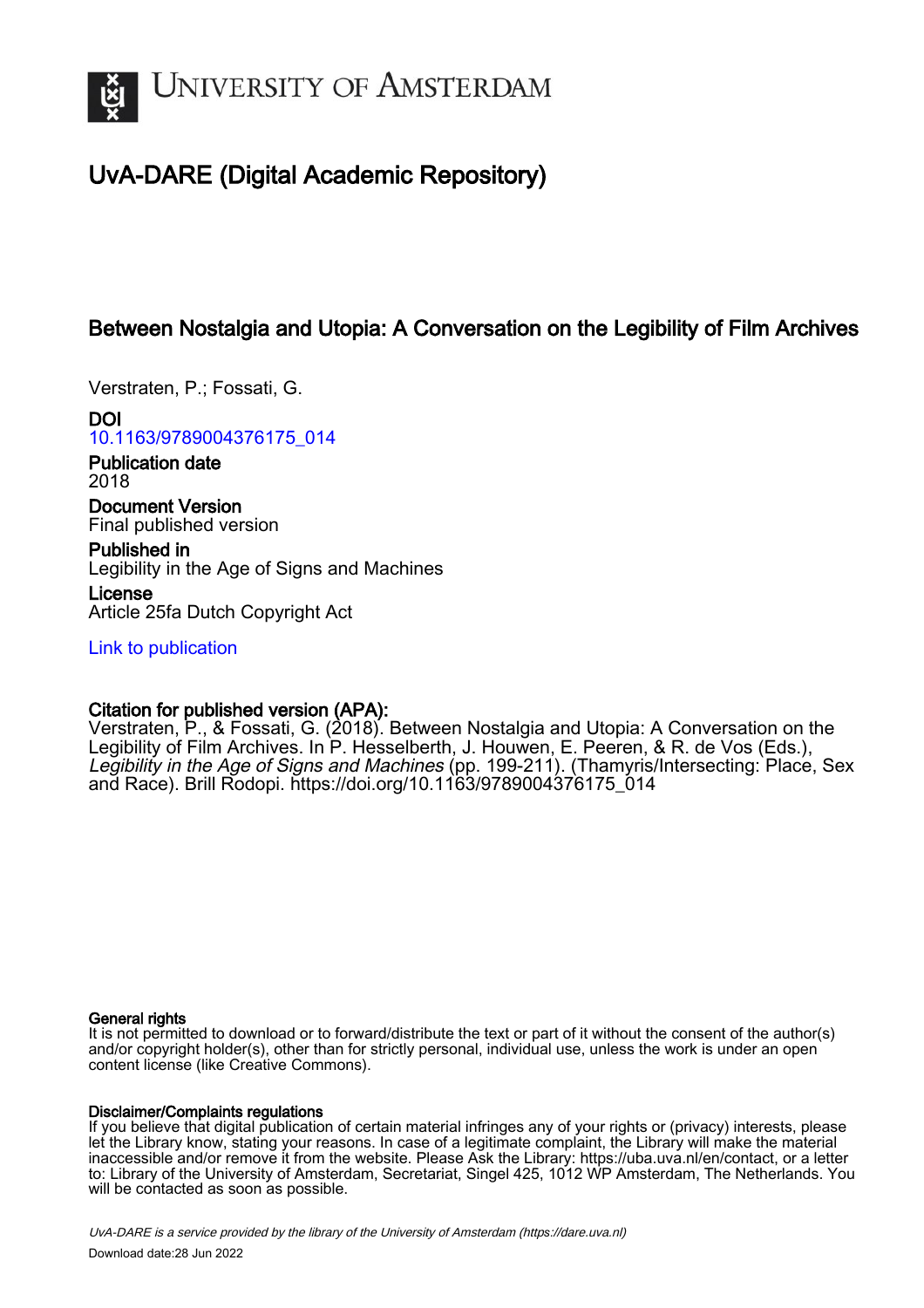Legibility in the Age of Signs and Machines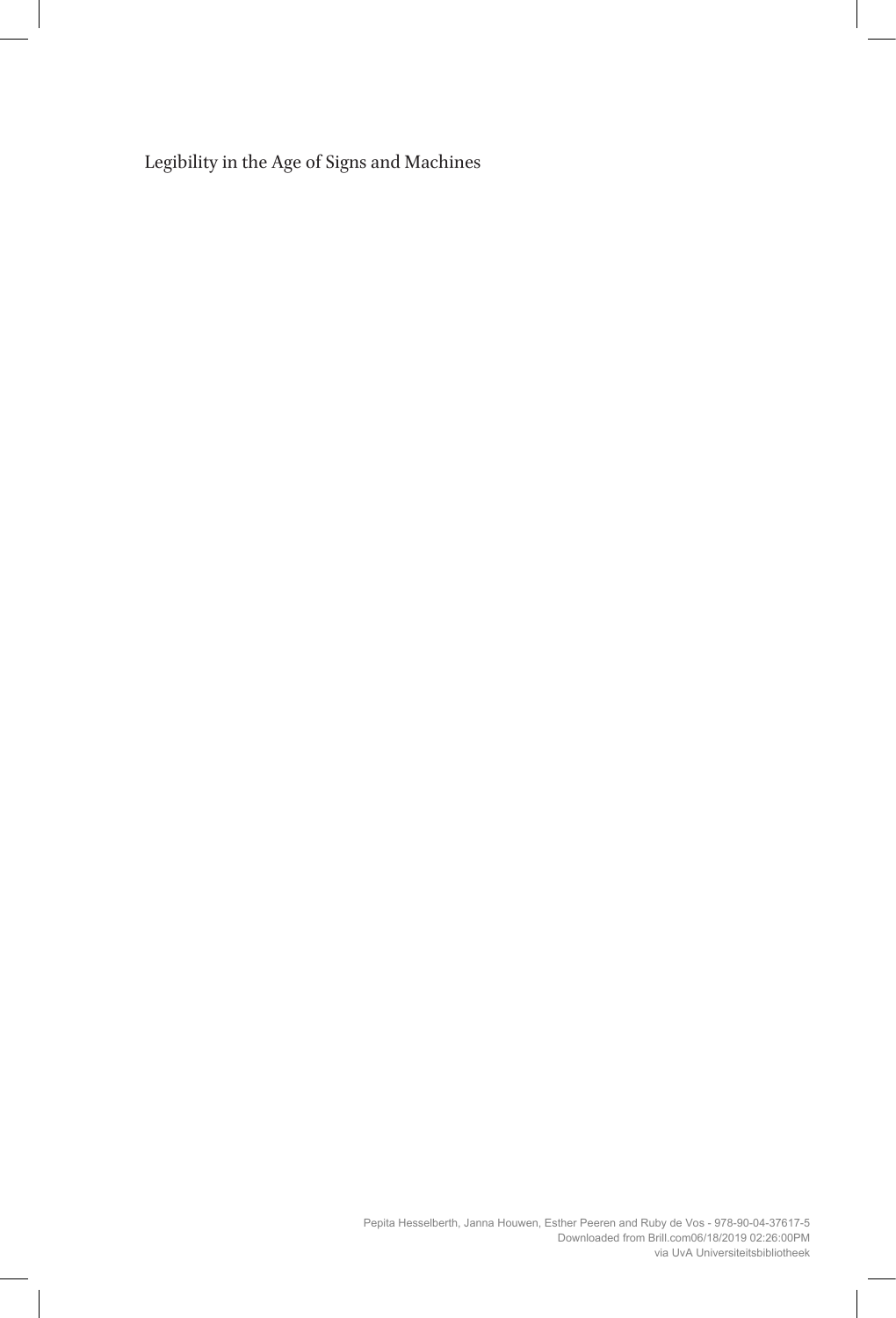# **Thamyris/ Intersecting: Place, Sex and Race**

*Series Editor*

Ernst van Alphen

*Editorial Team*

Murat Aydemir Maaike Bleeker Maria Boletsi Isabel Hoving Esther Peeren

VOLUME 33

The titles published in this series are listed at *brill.com/tham*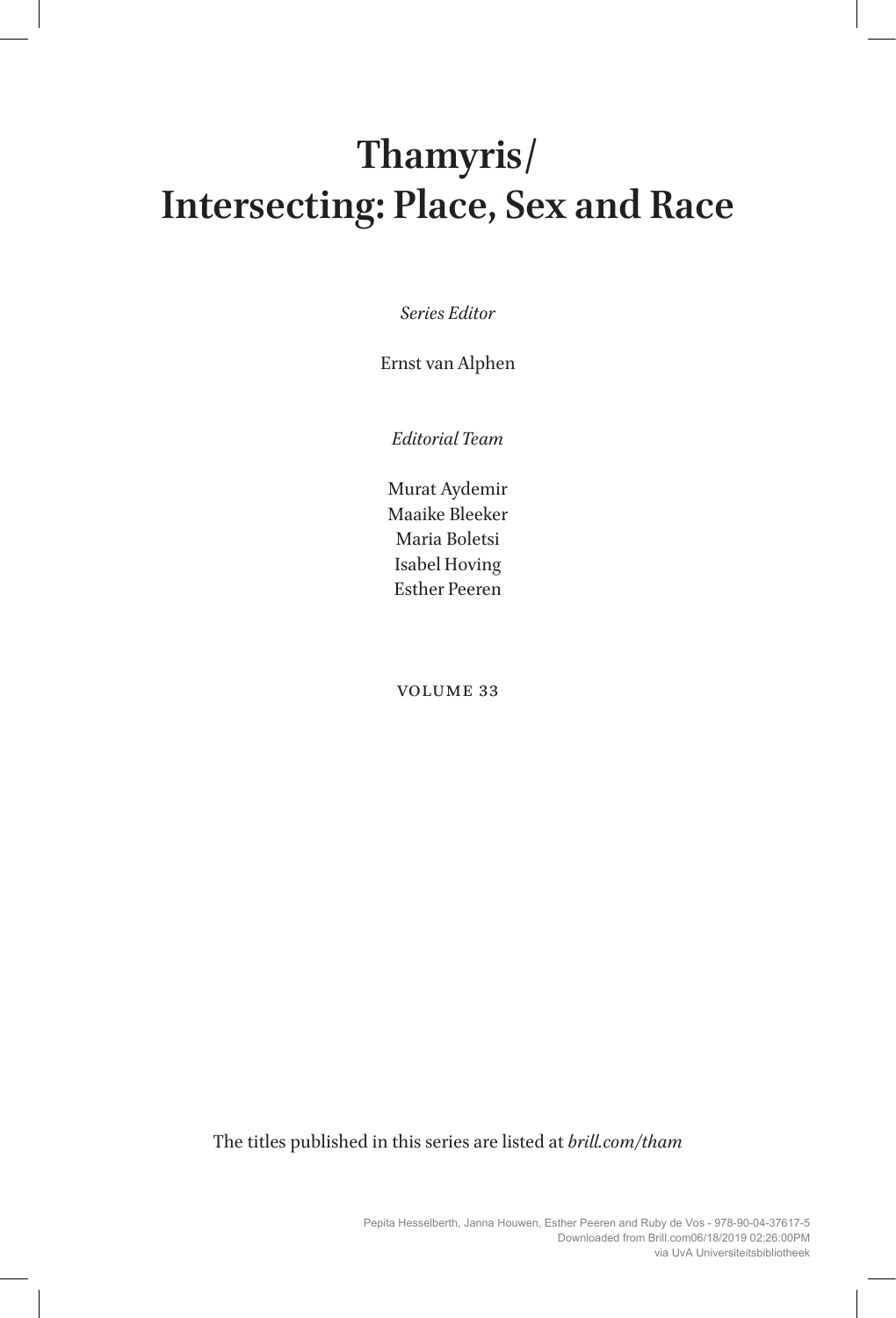# **Legibility in the Age of Signs and Machines**

*Edited by*

Pepita Hesselberth, Janna Houwen, Esther Peeren and Ruby de Vos



## **BRILL RODOPI**

LEIDEN | BOSTON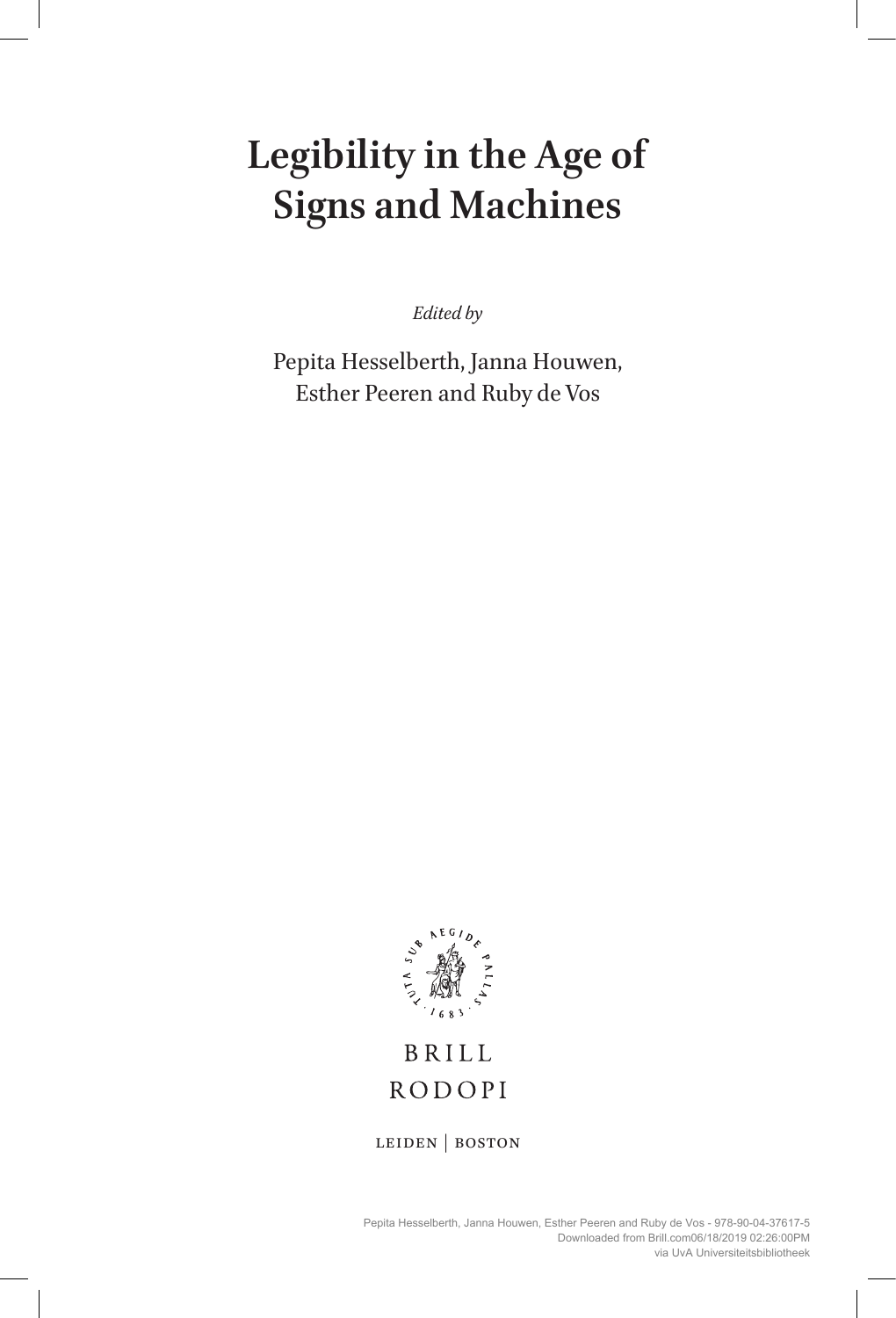Cover illustration: *The Christmas Report … map of St. Croix* (K. Dirckinck-Holmfeld 2017) with the plantations by I. E. Beck (1768) superimposed with the database of digitized photographs from the Royal Danish Library's Map & Photo Collection 2017. Overlayed with binary code.

The Library of Congress Cataloging-in-Publication Data is available online at http://catalog.loc.gov LC record available at http://lccn.loc.gov/2018037980

Typeface for the Latin, Greek, and Cyrillic scripts: "Brill". See and download: brill.com/brill-typeface.

```
ISSN 1570-7253
ISBN 978-90-04-37548-2 (hardback)
ISBN 978-90-04-37617-5 (e-book)
```
Copyright 2018 by Koninklijke Brill NV, Leiden, The Netherlands.

Koninklijke Brill NV incorporates the imprints Brill, Brill Hes & De Graaf, Brill Nijhoff, Brill Rodopi, Brill Sense, Hotei Publishing, mentis Verlag, Verlag Ferdinand Schöningh and Wilhelm Fink Verlag. All rights reserved. No part of this publication may be reproduced, translated, stored in a retrieval system, or transmitted in any form or by any means, electronic, mechanical, photocopying, recording or otherwise, without prior written permission from the publisher.

Authorization to photocopy items for internal or personal use is granted by Koninklijke Brill NV provided that the appropriate fees are paid directly to The Copyright Clearance Center, 222 Rosewood Drive, Suite 910, Danvers, MA 01923, USA. Fees are subject to change.

This book is printed on acid-free paper and produced in a sustainable manner.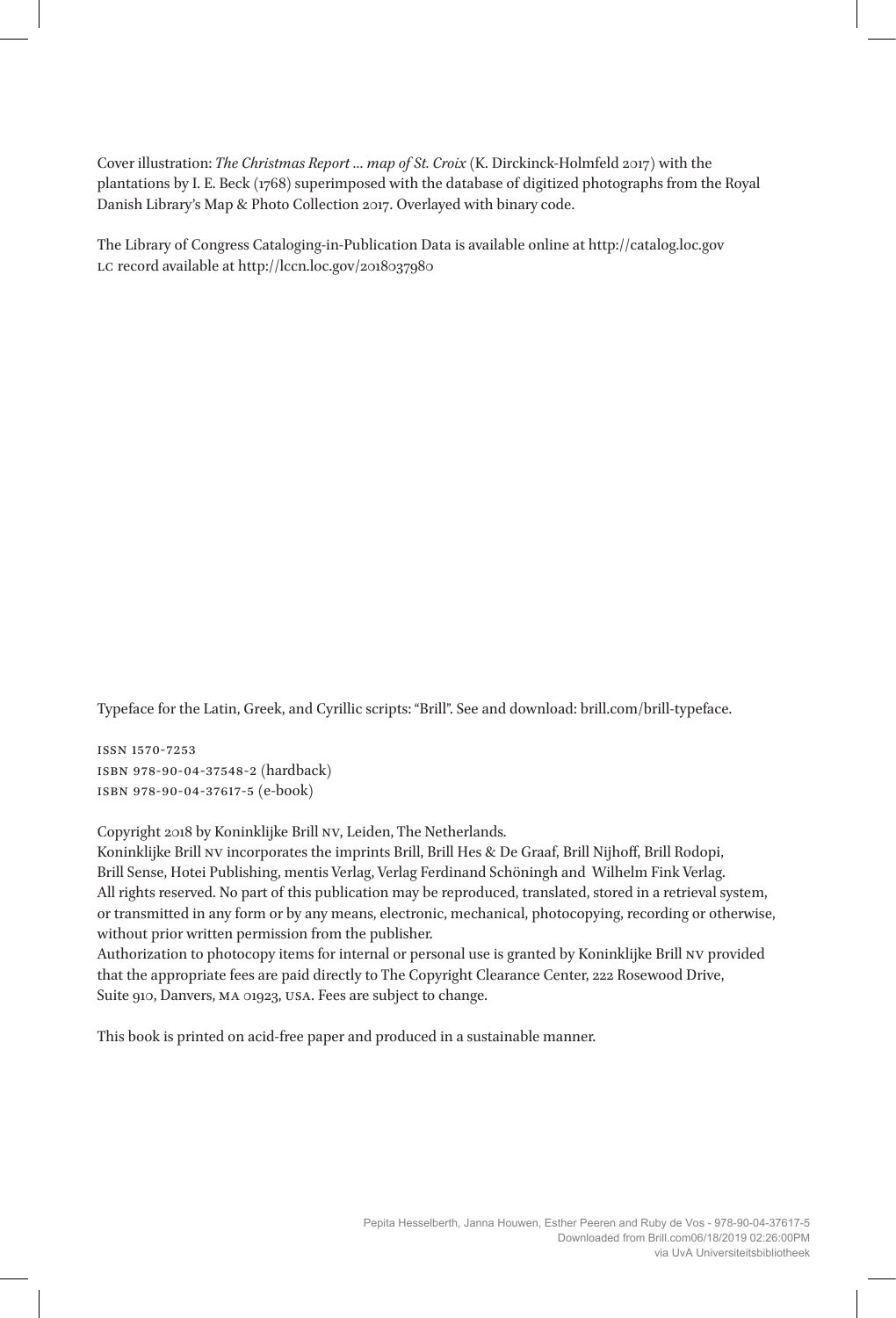### **Contents**

*Thamyris* Mission Statement ix List of Illustrations x Notes on Contributors xi

Introduction: Legibility in the Age of Signs and Machines 1 *Pepita Hesselberth, Janna Houwen, Esther Peeren and Ruby de Vos*

#### **Part 1**

#### *Desire*

- 1 Legible Affects: The Melodramatic Imagination in Painting 21 *Ernst van Alphen*
- 2 Overreading: Intentions, Mistakes and Lies 35 *Colin Davis*
- 3 Freud's Conquest of the Dreamscape: Legibility and Power in Freud's "Specimen Dream" 51 *Seth Rogoff*
- 4 Illegible Desire: James Purdy's Resistance to Sexual Identity 67 *Looi van Kessel*

#### **Part 2**

#### *Justice*

- 5 The Legibility of Legislation in Kafka's "In the Penal Colony" 83 *Siebe Bluijs*
- 6 Lex Fugit: On Acts of Legibility 97 *Isabel Capeloa Gil*
- 7 Encountering the Law: Machinic and Theatrical Space in Criminal Prosecution 113 *Tessa de Zeeuw*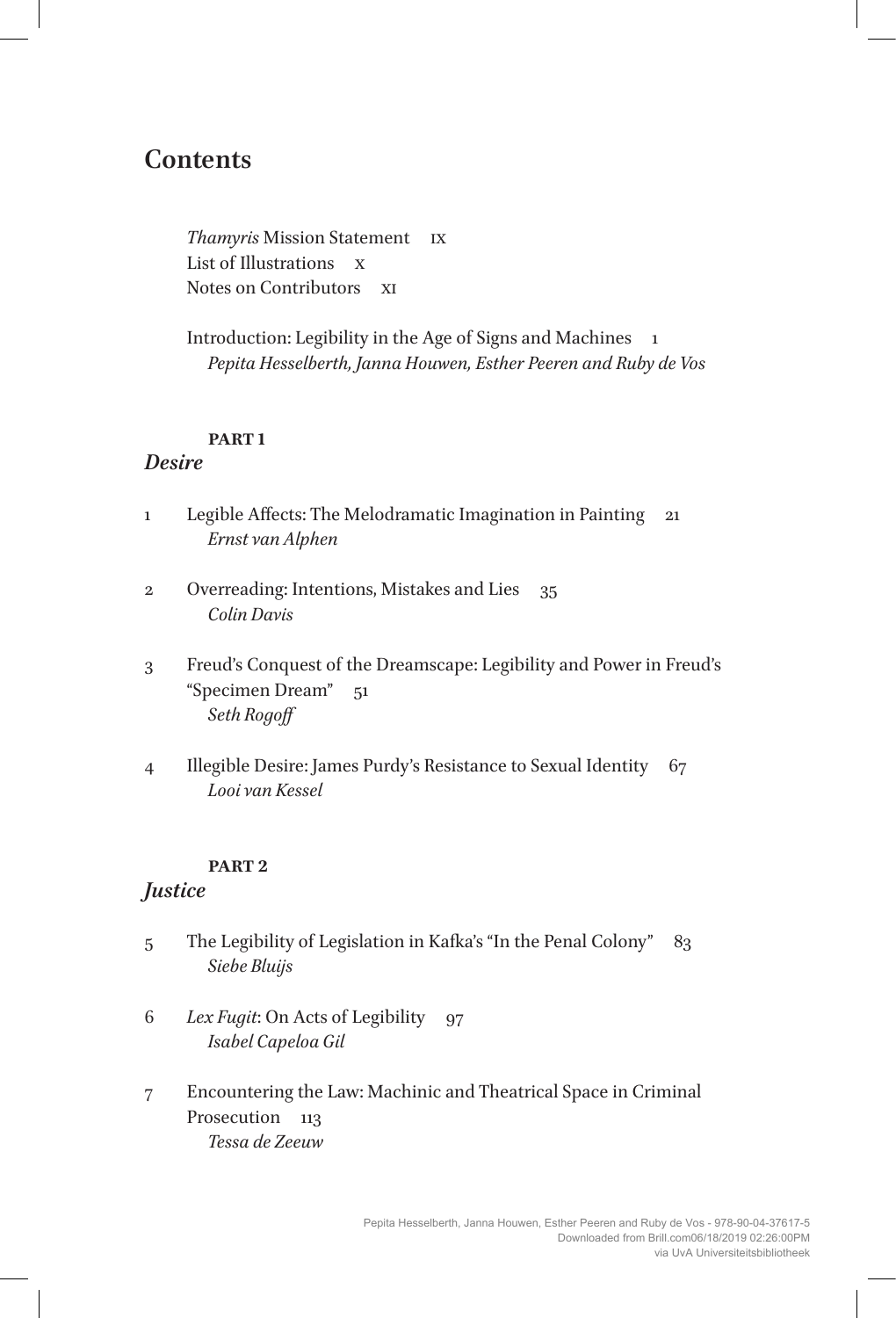#### **Part 3**

#### *Machine*

- 8 OK, Computer? Understanding Cybernetic Personhood 133 *Yasco Horsman*
- 9 Machine Language and the Illegibility of the *Zwischen* 147 *David Gauthier*
- 10 Connectivity, Legibility and the Mass Image 166 *Sean Cubitt*
- 11 Too Much to Read? Negotiating (Il)legibility between Close and Distant Reading 180 *Inge van de Ven*

#### **Part 4**

#### *Heritage*

- 12 Between Nostalgia and Utopia: A Conversation on the Legibility of Film Archives 199 *Peter Verstraten and Giovanna Fossati*
- 13 Intersecting Frames of Legibility in *Conversion de Piritu* (1690): A Remodeling of Paratexts in the Digital Setting 212 *Roxana Sarion*
- 14 "That the Section 'Weapons' Had to Be Plentiful Is Evident for Aceh": The Readability of Colonial Conquest in Dutch Ethnographic Exhibitions 226 *Anke Bosma*
- 15 Ledgers and Legibility: A Conversation on the Significance of Noise within Digital Colonial Archives 243 *Katrine Dirckinck-Holmfeld and Pepita Hesselberth*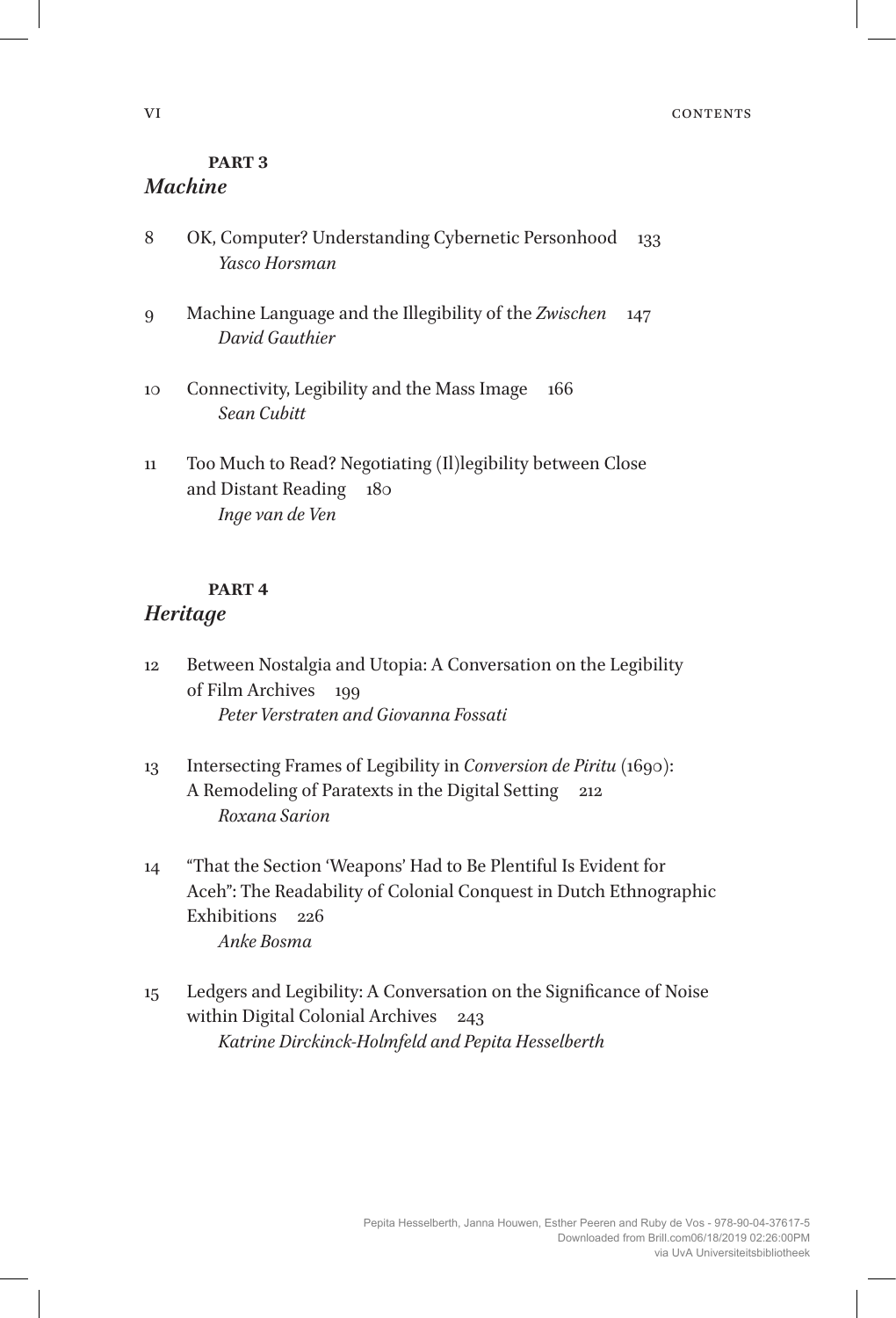## *Coda*

16 Representational Assemblages: Forms, Concerns, Affects 263 *Frederik Tygstrup*

Index 275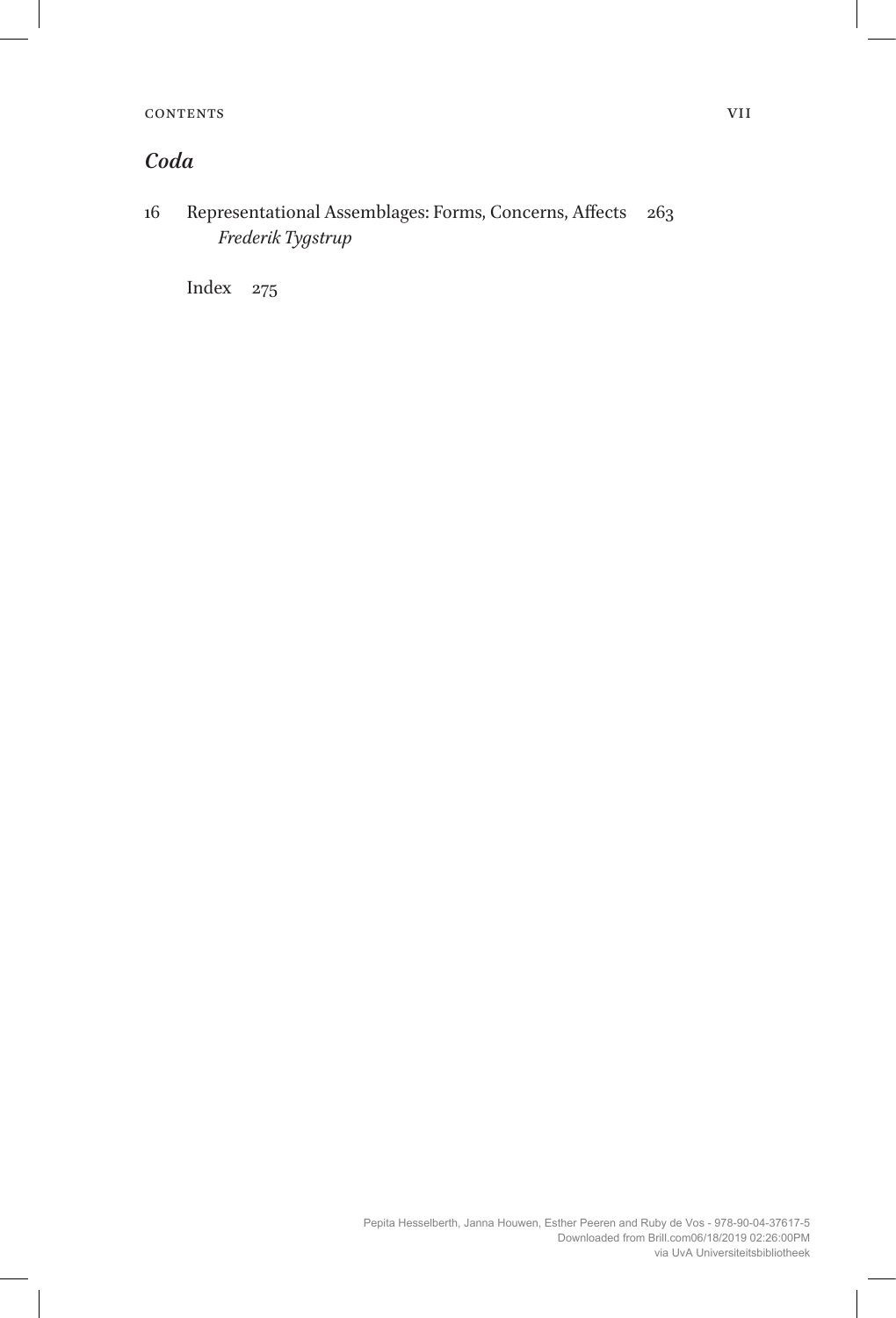## **Between Nostalgia and Utopia: A Conversation on the Legibility of Film Archives**

*Peter Verstraten and Giovanna Fossati*

#### **Abstract**

How do the choices made by film archivists and restorers impact the way films are presented? How do digital copies of films relate to the "original" film copies? What are the pros and cons of celluloid in this era of digitization, from the perspective of film restoration and preservation? Interviewed by Peter Verstraten, Giovanna Fossati discusses the legibility of analog films, with their relatively long life expectancy versus the legibility of digital formats with their rapid obsolescence rate. The authors also discuss the flexibility of digital technology in approximating the look of obsolete film techniques (e.g. color in early cinema), the importance of keeping the analog film tradition alive, and the need for a long-term preservation strategy for digital films.

**Peter Verstraten:** In an inversion of Louis Lumière's alleged statement that "cinema is an invention without future," Thomas Elsaesser hypothesized that cinema is an "invention without origin" (13). All the significant contributions made by those pioneers who are said to be at the inception of cinema were no more than "byproduct[s] of more urgent concerns" (Rhode qtd. in Elsaesser 13). Thomas Edison was content with his profitable Kinetoscope; the Lumière brothers, who are known as the actual inventors of cinema, were rather keen on developing the possibility of color photography; and Étienne-Jules Marey did not consider the arrival of cinema as an advancement in his attempts to study (human) movement for the benefit of medical research.

Marey's resistance to cinema is of particular interest here, because it directly impinges on notions of legibility, as Mary Ann Doane has argued convincingly in *The Emergence of Cinematic Time* (2002). Marey's chronophotography was intended as a record of a specific movement – a man's walk or jump – in one and the same frame. Since he feared missing the crucial instant of the movement that would be required to examine its exact progression, such as the bending of a knee, Marey's desire was to "decrease the intervals between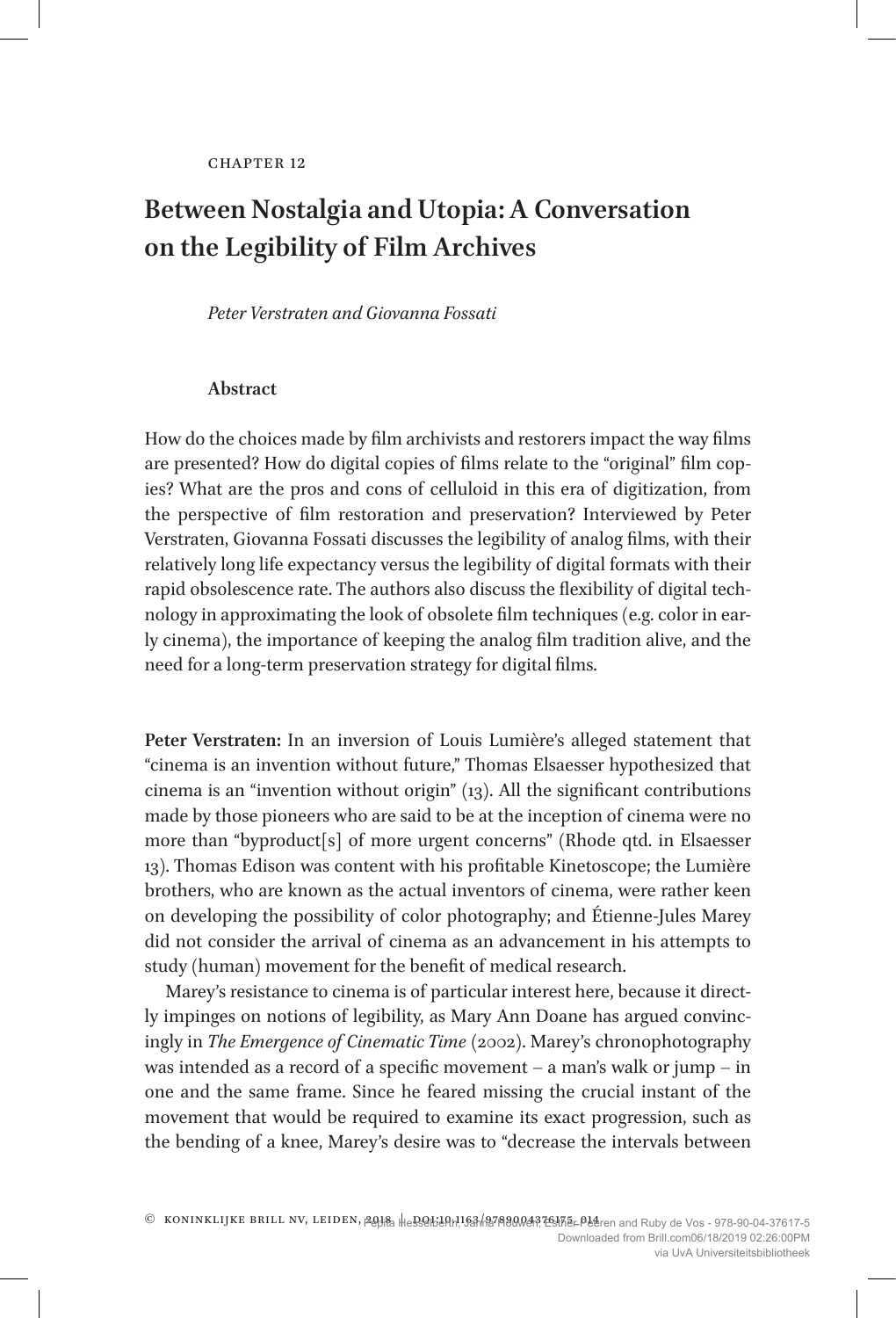the successive positions of the subject" (Doane 49). Once the superimposed photographic records accumulate, however, "the legibility of time is seriously impaired," for the images turn into a total blur. Paradoxically, then, the result was unreadable because there was "*too much* detail in the photographic method" (Doane 50, emphasis in text).

Expecting that cinema would provide a solution to Marey's problem would be a mistake. Film is the medium par excellence for the perfect storage of time, but its fallacy for Marey was that it presents time as a continuum. In his eyes, the cinematic replication was an unfortunate deception, for film obfuscates that the temporal continuum is divisible. Strictly speaking, celluloid consists of a series of frames with black in-between, but during projection the division between frames is concealed, as if there is no loss of time at all. From the perspective of legibility, film's possibility of an "excessive storage" was taken as a disadvantage, Doane argues, because if everything could be made present, how then to distinguish pregnant moments from irrelevant instants or to endow remarkable details with significance? In the eyes of Marey and several of his contemporaries, cinema had resulted in an "archive of noise" (Doane 65): if you record "any-instant-whatever," all moments become equally important, or rather, unimportant.

If a dog were represented in a painting, one could be sure that the painter had deliberately painted the animal, for example to make a statement about loyalty. But what if an early one-shot film portrayed a scenery featuring a dog? Film's ability to record "real" time and its duration posed the difficulty of a "certain indeterminacy, an intolerable instability," since perhaps the dog was walking in the frame for no reason (Doane 164). Whereas a dog in a painting would be a telling detail, its possibly accidental presence in the film shot could be meaningless. Such contingency was both a lure and a threat, Doane argues, for confronted with a new medium that recorded scenes haphazardly, the viewers of early cinema felt at a loss in separating the planned from the unforeseen. The narrativization of cinema would be one of the primary means to enable the viewers to secure the instability of the cinematic image and to "yoke contingency to meaning" (Doane 166).

I refer to this idea that shots and scenes in early cinema were identified as an "archive of noise" to imply that questions of legibility and illegibility were at the heart of the early days of cinematic practice. Mindful of the assumption that once such seeds are sown, they are difficult to get rid of entirely, I would like to further discuss the matter of legibility in relation to both the nascent years of cinema and current cinematic practices. The interpretation of moving images has been a consistent concern in film studies. Due to the focus upon the possible meanings of cinematic texts (their plot developments, shot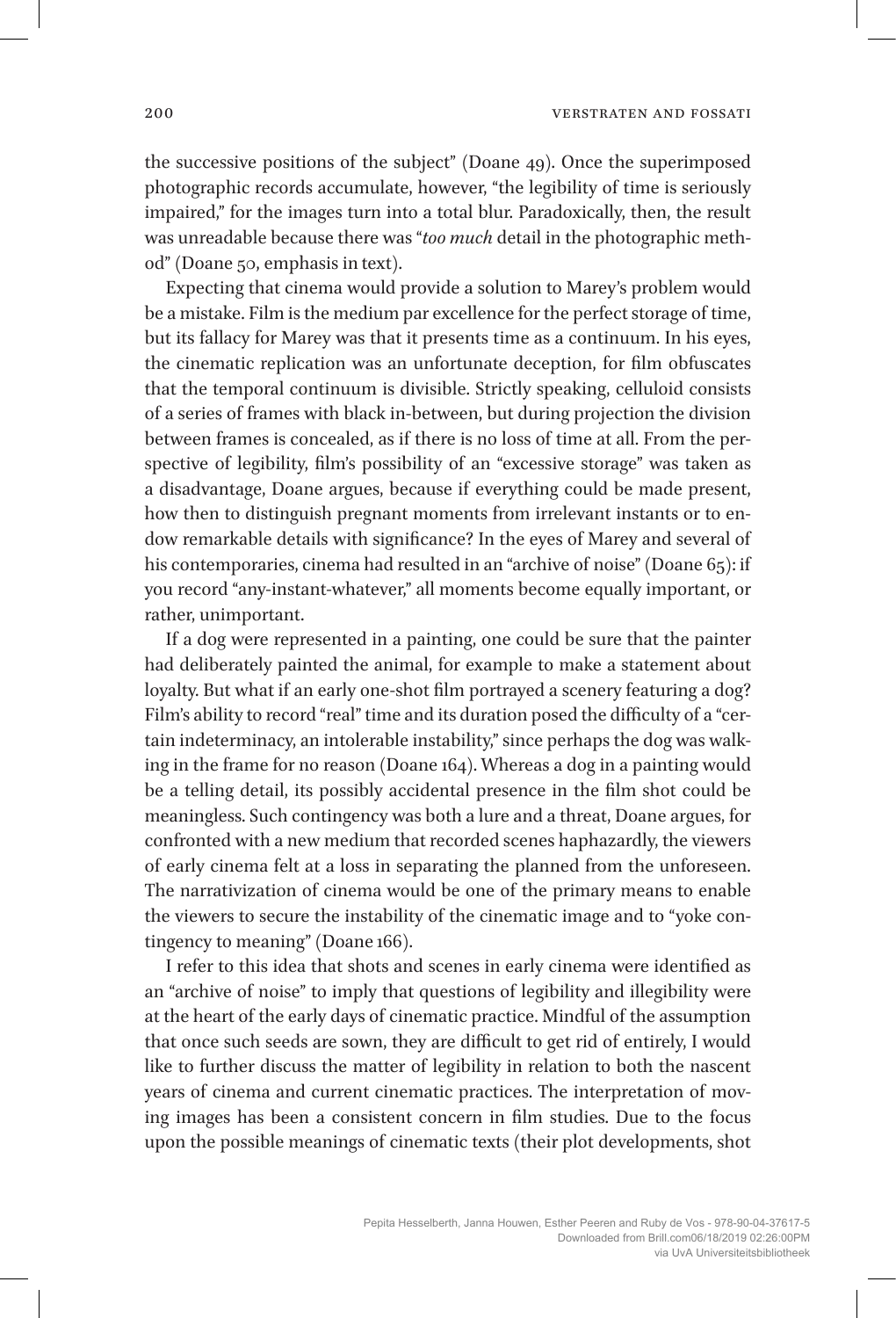transitions, camera movements and angles, use of soft or deep focus), questions regarding the preservation of the fragile moving images as well as the conditions of their exhibition have been largely overlooked. How do the choices made by archivists impact the projection of films? If one creates a digital cinema version of an analog film, does that affect the film's readability? Under what conditions can a new score and dialogue be added to an originally silent film? How to keep the colors as bright as decades ago?

In order to reflect upon such issues, there is no better candidate to enter into dialogue with than Giovanna Fossati, who oscillates between cinematic theory and practice. On the one hand, she has been the Chief Curator at the Eye Filmmuseum in Amsterdam since 2009, overseeing an immense collection of film and film-related objects. Before that she was very much involved with the practice of film restoration in what then was still known as the Nederlands Filmmuseum. In this capacity, she prepared for the big screen, among others, the presumed lost silent classic *Beyond the Rocks* (Sam Wood, 1922), starring Rudolph Valentino and Gloria Swanson. On the other hand, Fossati is part-time Professor of Film Heritage and Digital Film Culture at the University of Amsterdam. Her research mainly focuses on the influence of digital technology on efforts to preserve, restore and provide access to film heritage. Furthermore, she reflects upon the question of which new roles film archives and museums have to take on in the digital era. Among her publications, two deserve to be singled out in particular. The book *From Grain to Pixel: The Archival Life of Film in Transition* was published by Amsterdam University Press in 2009. In this study, she reflects upon the challenges that film archives are faced with in an era of digitization. On the basis of a number of innovative restoration cases she examines what tools are available and what practices are viable. Fossati also reconsiders how decisions in a film laboratory are related to issues regarding film ontology. By looking into these matters, her overall aim has been to provide a basis for a digitally informed theory of film archival practice. Currently Fossati is working on a revised edition of this book, since, as the notion of "transition" in the subtitle already indicates, developments are going fast indeed. The second publication I want to single out is an academic volume on the use of color in early cinema, *Fantasia of Color in Early Cinema*, co-authored with Tom Gunning, Joshua Yumibe and Jonathon Rosen, and published in the Framing Film series of Amsterdam University Press in 2015. This study predominantly reflects upon the processes of tinting and toning, as well as stenciling and hand-coloring each frame with a brush used in early cinema. It has the allure of a coffee table book with, on top of that, a foreword by Martin Scorsese.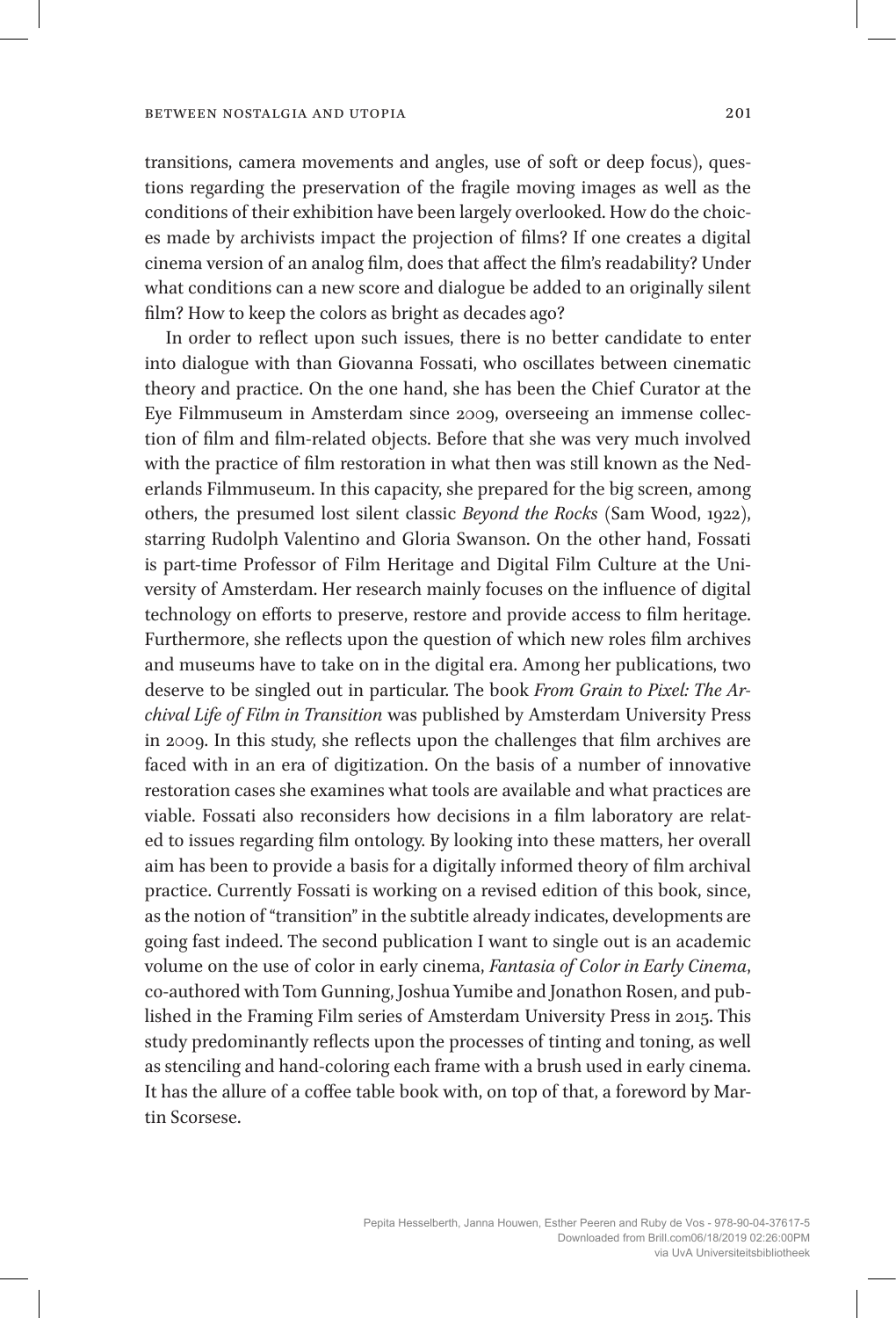I begin our conversation by asking Fossati whether it is possible to regard *Fantasia of Color in Early Cinema* as a response to the problem of legibility as it was sketched by Mary Ann Doane. The presumed indexicality of early films, i.e. the notion that a shot is a visually accurate and non-manipulated reproduction of the scenery before the camera, is belied by the particular and widely spread practices discussed in the book, such as the painting by hand of exuberant colors on celluloid. Is this hand-coloring to be seen as just a visual attraction or as a reading tool? Or perhaps as both?

**Giovanna Fossati:** The question of how we can distinguish pregnant from irrelevant moments, as posed by Doane in relation to film's "excessive storage," which turns it into an "archive of noise," resonates with similar questions posed today in relation to digitization and the ubiquitous presence of moving images. In this light, we can see another interesting example of the parallel between the emergence of cinema in the late 1800s and early 1900s, and the emergence and rapid diffusion of digital media from the late 1900s onwards.<sup>1</sup> This parallel is interesting from various perspectives, technological, social, (film) historical and theoretical, and poses important questions on how our conceptions of old and new media keep changing. In my book *From Grain to Pixel*, I argue that "transition" is not only inherent to film as a medium and as a technology – from silent to sound, from colored to black-and-white to color, from experiment to entertainment to art, from analog to digital to hybrid, etc. – but also provides a suitable perspective to look at film. So, to return to the problem of film as "an archive of noise," which applies to YouTube and other online video platforms as well, one could argue that the very concept of what is pregnant and what is not depends entirely on one's frame of legibility. For Marey and other scientists in the nineteenth century, moving images that could entertain a general audience by portraying scenes from everyday life or funny sketches were irrelevant, but they eventually turned into a multifaceted medium, an art and so much more. Similarly, for a Hollywood filmmaker today, YouTube may represent the graveyard of quality and possibly also a loss of profit, showing a movie meant for the big screen as a grained and fuzzy replica among millions of videos of funny pets, whereas YouTube is clearly developing into something quite different than just an alternative distribution platform for theatrical cinema.

Coming back to your question about the book *Fantasia of Color in Early Cinema*, for avant-garde filmmakers and early film theorists and historians in the

<sup>1</sup> For a discussion of this parallel, see, for example, Gunning's "Re-Newing Old Technologies" (2003).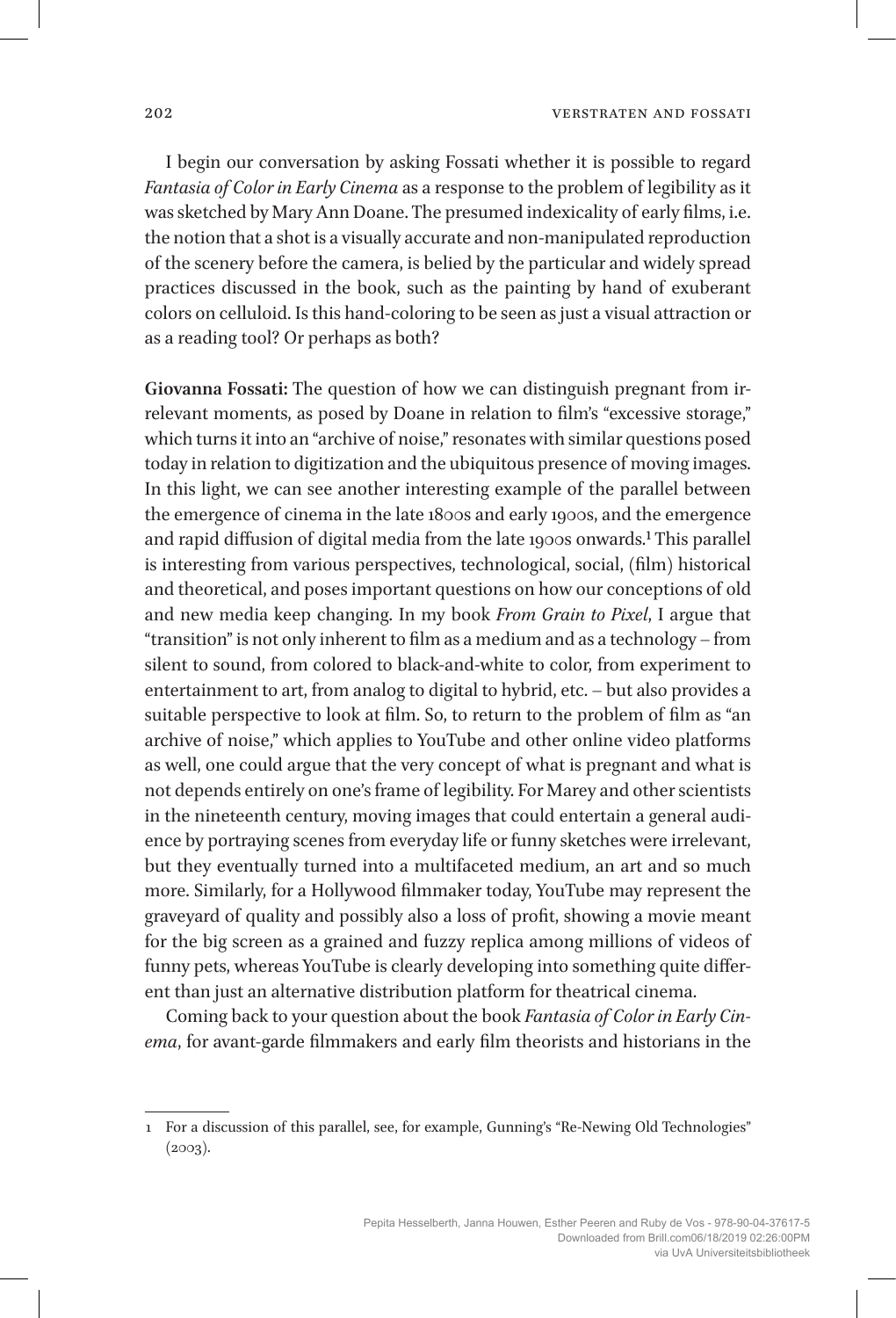1920s and 1930s, the widespread tradition of adding color to black-and-white films deviated from what they considered to be the true aim of film, i.e. the photographic ("indexical") reproduction of reality. This has since become one of the most pervasive perspectives on the medium of film and has very much contributed to determining what we have considered sufficiently relevant to be kept in film archives. For early color films, probably 70% of films made before 1930, this has meant that they have often been preserved, shown and studied without their colors. This attitude only changed in the 1980s and 1990s when a number of archives, including the Nederlands Filmmuseum and the Cineteca di Bologna, started to restore and show these films with their original added colors, bringing them to the attention of film scholars and audiences at festivals such as Il Cinema Ritrovato in Bologna and Le Giornate del Cinema Muto in Pordenone. The book *Fantasia of Color in Early Cinema* started as an idea Tom Gunning discussed with me and film historian and early color expert Joshua Yumibe during Le Giornate del Cinema Muto in 2009 – that of making a larger audience aware of the beauty, the richness and the fantastic dimension of such colored images. This would add to the efforts of archivists and scholars alike, who have restored and researched these colorful images in the past 30 years, while re-establishing a very important characteristic of silent cinema that had been neglected for many decades. The idea developed into a four-year research project (2012–2015) with the book as one of its final results. A collection of high-resolution frame scans and a series of film programs presented at

As for your last question, I think that early color techniques are indeed both visual attractions and reading tools. Our book shows how in these early films the attempt to fill in a black-and-white reproduction with added tints resulted in a fantastic use of colors with visually stunning results. As Gunning points out in the book, "[a]lthough realistic and representational attitudes to color are sometimes evident in these images, applied color rendered movies more vivid and more fantastic, thereby allying cinema to realms of dreams and fantasy, or to the striking and unusual. … Color functions in these early films … primarily as a visual attraction, something to seize our imagination and heighten our sense of vision" (Gunning et al. 19). Even if not aimed at realism, the colors still provided a reading tool; quite obvious examples are the uses of red for war, fire and passion, or blue for night and winter landscape, but also the use of random colors to suggest a sense of spectacle that was typical of the topic they portrayed (e.g. acrobats performing at fairs, sight and sound spectacles, or fairy tales).

numerous venues around the world have been other outcomes of the project.

It is interesting to notice that today these films have acquired an additional element of legibility for us, which we could define as the "material" layer. In a time when digitization has become so pervasive, we have a longing for a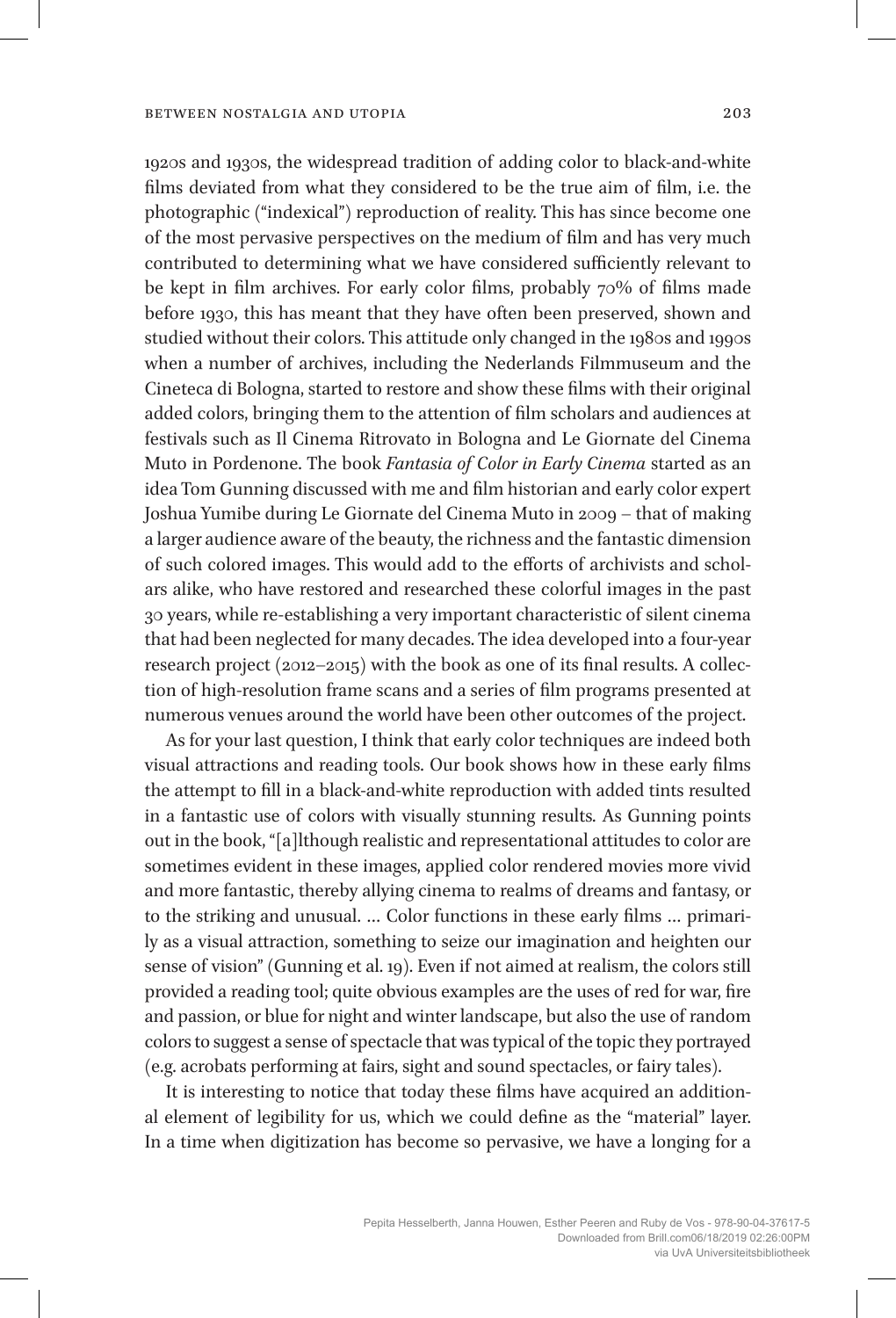direct contact with objects, especially historical ones, and their materiality, a phenomenon that has been defined as the "material turn" within various disciplines and that is becoming an important new stream within media and film studies. As W. J. T. Mitchell put it, "the age of disembodied, immaterial virtuality and cyberspace is upon us, and therefore we are compelled to think about material objects" (149). This new longing for materiality significantly contributes to our fascination today with obsolete technologies, including the early color techniques illustrated in our book, the Ultra Panavision 70 that Tarantino used for his film *Hateful Eight*, and the growing interest in celluloid by filmmakers and audiences alike. In the case of early color films, these added tints draw the attention to the material layer of the film on two levels. Firstly, their distinct unfamiliar look, quite different than any color system we associate with moving pictures, gives rise to questions about their material origin (what are they made of? how are they produced? etc.). Secondly, as they have been applied onto the photographic image, they are, and appear as, a separate layer and, as such, they feel as an added material level to be grasped also on its own terms.

**PV:** In *Fantasia of Color in Early Cinema* there are a great number of fabulous highresolution scans and the printing of them is really a sight for sore eyes. In a blurb for the book, film director Guy Maddin calls the enlarged reproductions of film stills "the most gorgeous collection of photos I've ever seen." How do you see these illustrations in relation to the "original" nitrate prints?

**GF:** With this book, one of our aims was to provide the public with access to the colored film images kept in film archives. In order to improve the quality of this experience as much as possible, we opted for high-definition images, digitized at a very high resolution (approximately 5K or 4800 dpi) directly from the nitrate film original print to which the colors were applied 100 years ago, and we published them as stills. Indeed, only archivists and researchers have direct access to these original prints and have the privilege to look at them on a viewing table where the flow of movement can be halted to inspect, for example, individual images.

I do not, however, regard access to the original artifact as provided in our book as a reaction to what is sometimes seen as today's "archival noise" (e.g. platforms such as YouTube). It is rather complementary to these platforms, with new possibilities still waiting to be explored. Indeed, YouTube and other similar online distribution systems are contributing in different ways to make film heritage accessible and legible to many more people than ever before, and as such they generate novel interest in the subject. Similarly, it is only thanks to digital technology that we can reproduce and make available the film's original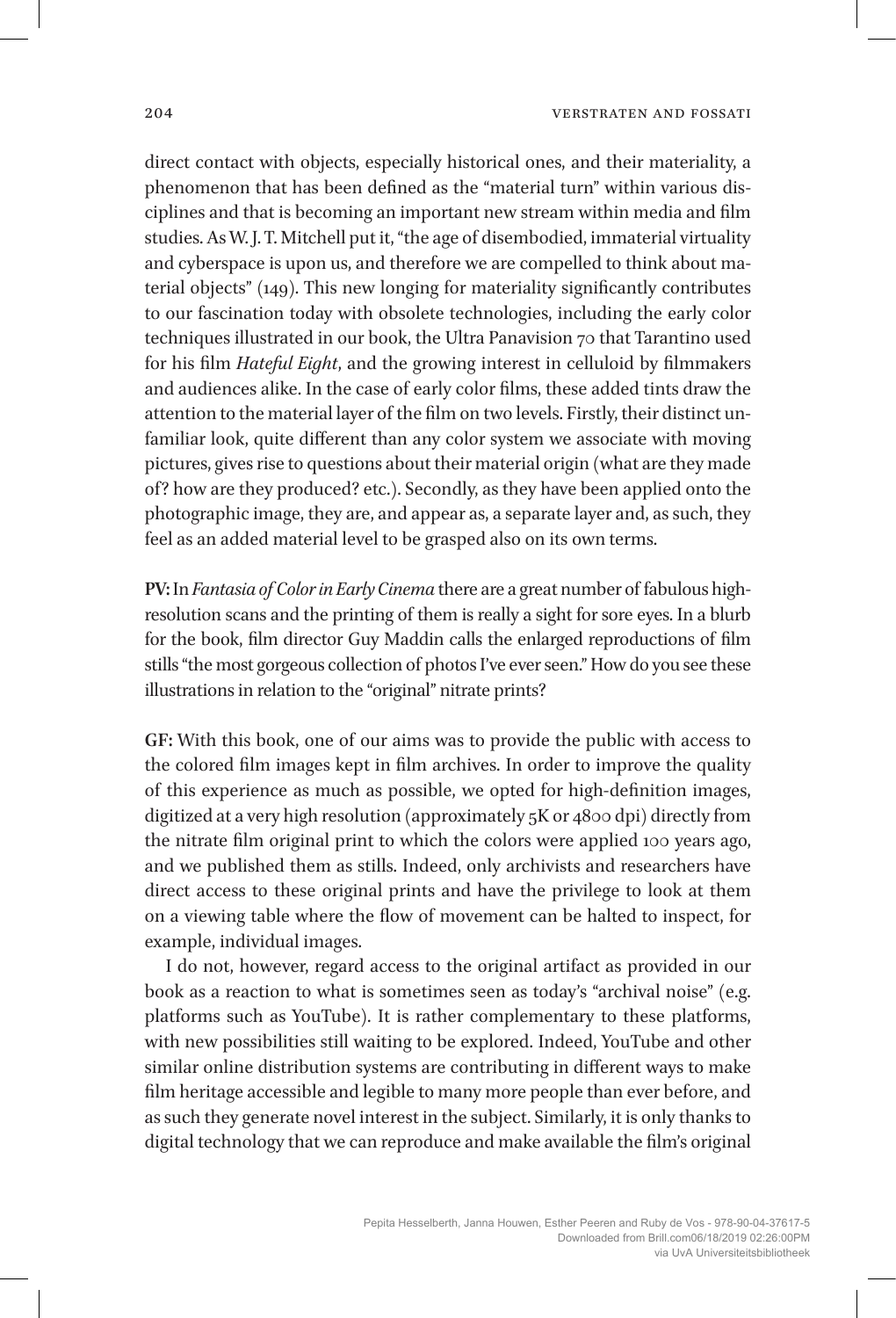characteristics in such great detail and depth (better resolution equals more detail, higher bit depth means better color reproduction).

Furthermore, both kinds of access, high volume on YouTube and high quality in a publication like *Fantasia of Color in Early Cinema* or in the Rijksstudio's online collection, are spurred by the same desire to be able to better access and consult cultural heritage collections.2 It should be noted, however, that only a very small percentage of analog film collections have been digitized so far, as the process is expensive and time consuming. An even smaller percentage is available online, as most films are protected by copyrights.

**PV:** The process of coloring a single film was, as Tom Gunning explains in the book, tedious and delicate. Each individual film frame had to be painted separately, which also implies that this type of early colorful cinema is closely affiliated with painting. You have much experience with the restoration of (early) film. In what manner is film restoration a different practice than the restoration of a painting? And is the restoration of early color film more complex than that of black-and-white film?

**GF:** Film restoration differs from most other art restoration practices because it results in very little intervention on the original objects. The actual restoration is carried out on a new copy (analog, digital or hybrid, i.e. a combination of the two), which will eventually be shown to the audience as the restored version. Film is a reproducible medium and making new copies is inherent to its very production system. That being said, because film technology has changed so much over the past 120 years, with hundreds of color and sound systems, and a large variety of film and projection formats, most restorations have been carried out making use of a different technology than the one originally used to make the films. This was true in the past, when films were restored using photochemical technology (e.g. films on nitrate of cellulose restored on acetate of cellulose or polyester film, Technicolor titles restored on modern color film stock, etc.), and is still true today, now that most films are restored and projected using hybrid or fully digital technologies.

The case of early color films is indisputably an anomaly in film history as the craft of hand-coloring, stenciling, tinting and toning film falls outside the photochemical sphere and, as you pointed out, puts colored films in a category close to paintings. These films are not unique, though, as they can also be compared to those experimental films where the maker worked directly on

<sup>2</sup> See https://www.rijksmuseum.nl/en/rijksstudio.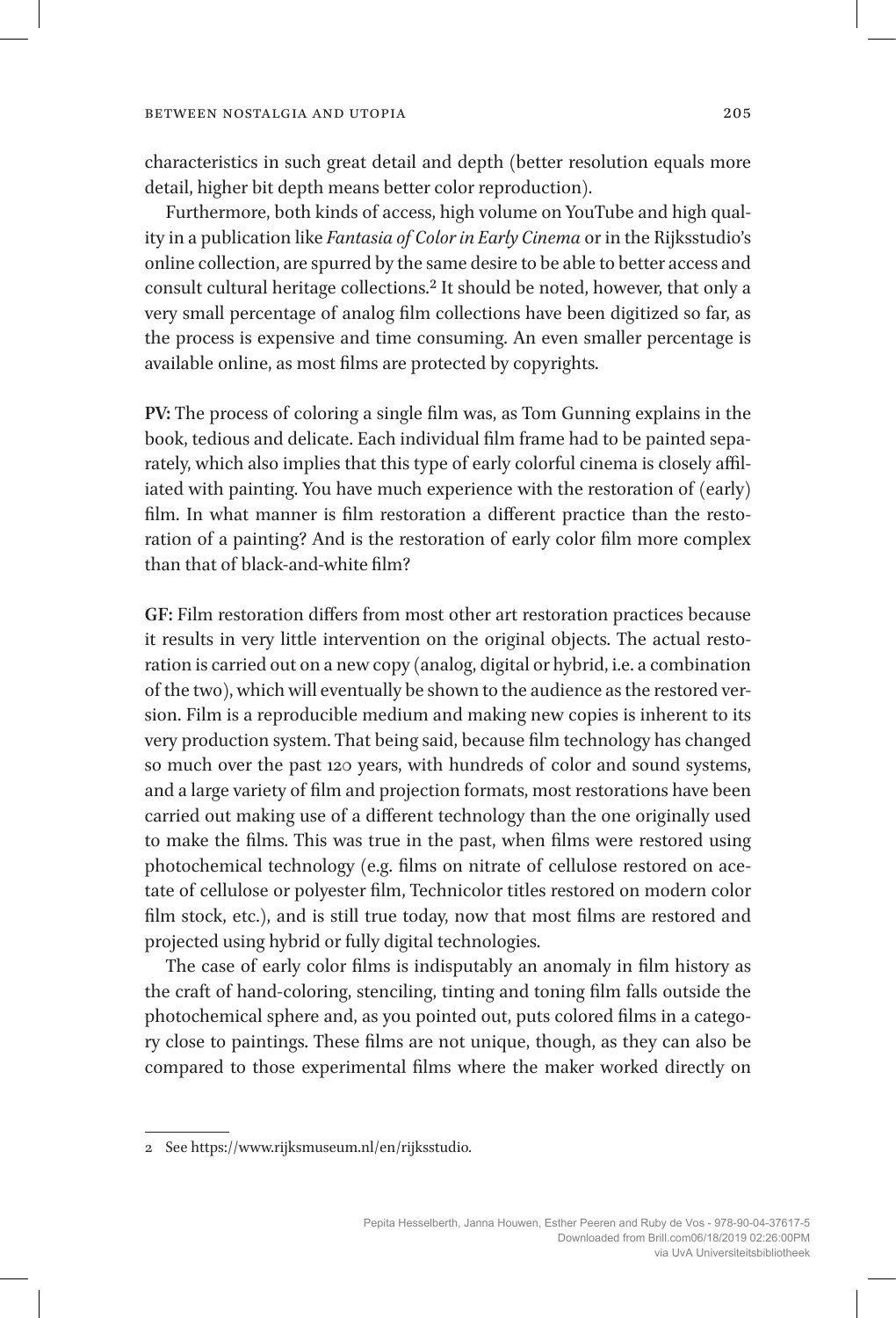the film as if it were a canvas. Think of Oskar Fischinger's hand-scratched or hand-colored emulsions or Peter Kubelka's film sculptures. Also, in the case of these films we typically deal with unique film prints as each colored film print is different, sometimes only in terms of color intensity and shape of brush strokes, other times also in terms of color palette. Because of this, the restoration process of these films is particularly complex and the interpretation of how a restoration should be carried out becomes critical. The restorer needs, for instance, to decide what the colors are that are to be restored: the ones we can see on the film today, after a century of fading and deterioration due to usage and storage, or the ones we may suppose were seen by the film's original audience. And this is just one of the challenges.

As I explain in the book, digital technologies provide more flexible tools than photochemical ones and make it possible to approximate the look of early color films in a more accurate manner. Interestingly, what digital tools allow in the case of these films is to maintain the underlying photographic image in its original neutral black-and-white aspect, whereas the applied colors can be individually restored to what they look like on the surviving prints or to what we think they looked like when they were first shown 100 years ago. With photochemical methods it is always a struggle to obtain a neutral black-and-white for a color film stock and colors cannot be addressed individually, with the result that some colors will be more accurate than others.

**PV:** A number of cinephiles still tend to hang on to the materiality of film as we know it from the analog era. They prefer to see a 35mm projection over a digital screening. What are the unmistakable advantages of celluloid in this era of digitization, from the perspective of film restoration and preservation?

**GF:** I have always tried to avoid discussing this transition in film technology in terms of "analog *versus* digital." I do not find it a productive approach for at least three reasons. First of all, film's technology has been constantly changing since the early days and, as you pointed out earlier with regard to Marey and the Lumières, the film medium was the result of experiments that led at times to dead ends and at other times to long-lived practices. But in both cases they were quite often collateral results of attempts to invent something else. Consequently, I do not think it is fair to film history to make of 120 years of analog film one homogenous and coherent category to be opposed to digital film. As Gunning puts it, film "has never been one thing," but rather is "a point of intersection, a braiding together of diverse strands … [A]nyone who sees the demise of the cinema as inevitable must be aware they are speaking only of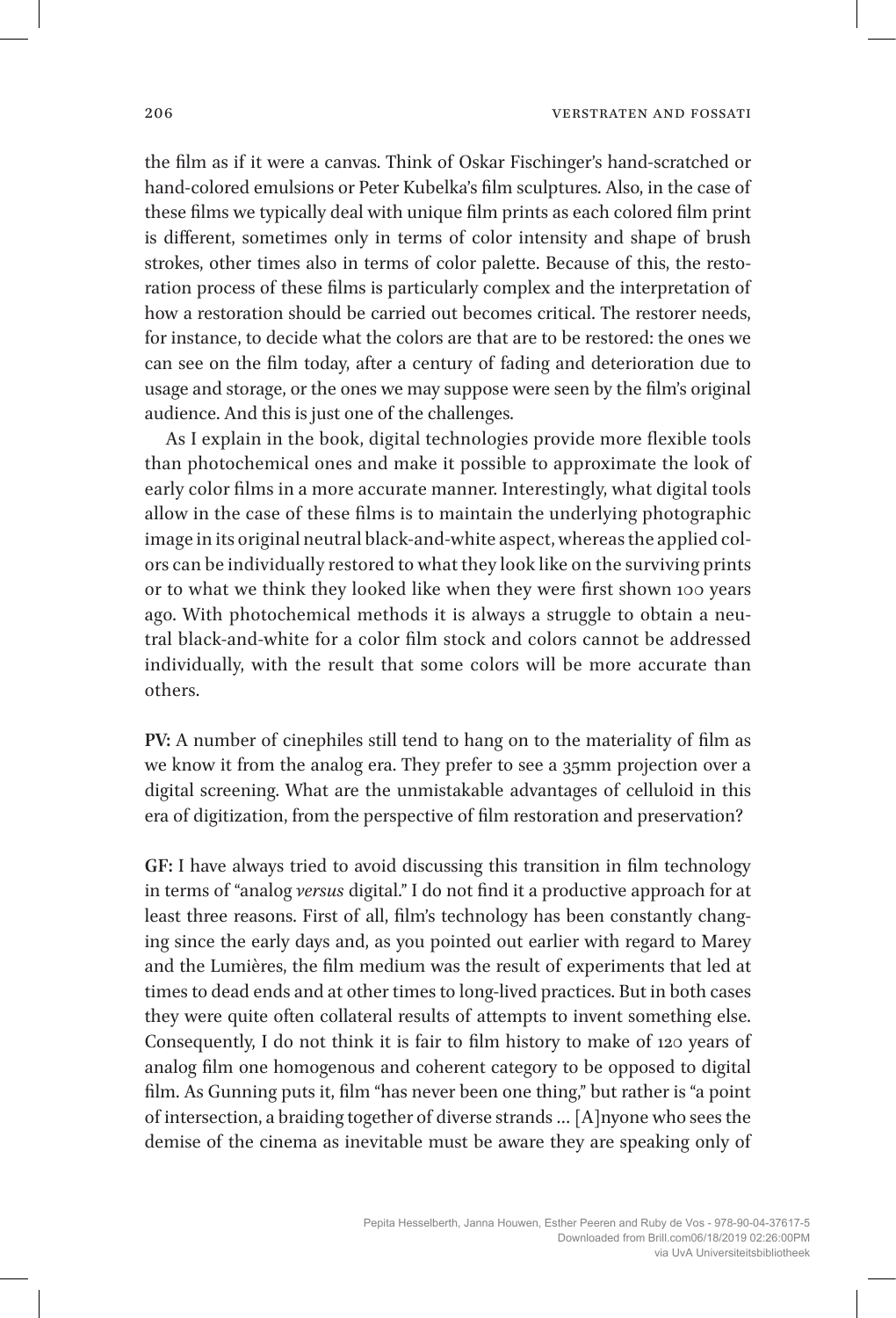one form of cinema (or more likely several successive forms whose differences they choose to overlook)" (2007: 36).

My second argument is that, by opposing analog to digital, we specifically overlook more than 20 years of hybrid film as, since the early 1990s, digital has gradually become part of the film production and post-production process. Third, digital film builds upon analog film's long tradition and today's film practice is therefore deeply connected to that tradition, which again cannot be reduced to only one aspect, i.e. the strip of celluloid (actually polyester since the 1980s).

That being said, I fully embrace filmmakers' appeal for keeping the analog tradition alive. From Tacita Dean's plea in *The Guardian* in 2011 to the more recent campaign by Hollywood filmmakers to get Kodak to continue producing film stock (Giardina), these efforts all echo film archivists' concerns for keeping available and alive a technology and its related expertise, including with regard to how such a technology and its materiality can be read. The variety of film stocks and post-production processes that were available when commercial film production and distribution was still revolving around analog technology alone will never be revived. However, film is still used by many filmmakers, experimental and commercial alike, for shooting, and at times also for projecting (think of Christopher Nolan and Quentin Tarantino, as well as many independent and experimental filmmakers and film artists). Film manufacturers, too, are still producing film on a smaller scale and even reintroducing discontinued stocks, as Kodak recently did with the beloved Ektachrome.3

In terms of preservation, currently analog film has two main advantages over digital film.4 Firstly, the infrastructure for and expertise on the long-term preservation of analog film has developed throughout the past 120 years. As a consequence, well-researched and widely established best practices are today known and applied by all archives that can afford them (mainly in the Western World). Secondly, analog film has a relatively long life expectancy, which can vary between several decades and hundreds of years, if they are stored at low temperature (between  $-5$  and  $+5^{\circ}$ C) and low relative humidity (approx. 30 to 40%). The situation with digital film is quite different as it is a relatively young technology, which means that there is still limited expertise about handling it on the longer term. Additionally, it has a quite rapid obsolescence rate as new formats are issued every few years, which means that data need to be "migrated," or copied, to new formats quite regularly, typically every four or five years.

<sup>3</sup> See http://www.kodak.com/VN/en/corp/press\_center/kodak\_brings\_back\_a\_classic\_with \_ektachrome\_film/default.htm.

<sup>4</sup> For a discussion on what "digital film" is, refer to Fossati 2017.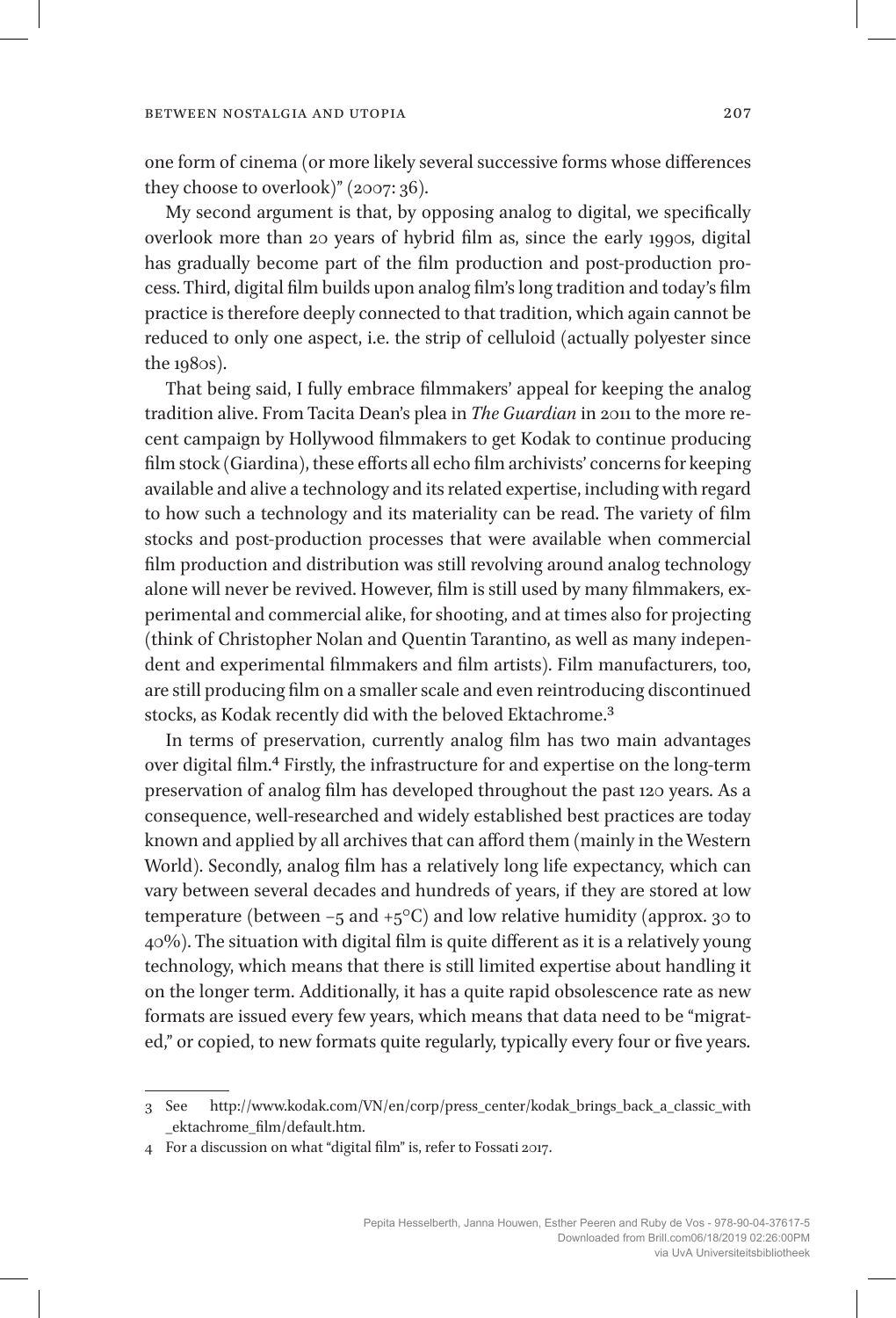The advantages with digital film are that data can be copied without losing quality from one carrier to another (whereas every analog film duplication leads to a loss of image detail), and that digital film is a growing technology with great potential and massive investments in research and development, whereas analog film, even if it seems to survive as a niche product, is not a growing industry any longer. Finally, new films are mainly digital and archives need to learn to take care of them on a long term perspective as well as they can take care of analog films.

**PV:** In your *From Grain to Pixel*, you quote Tom Gunning: "Every new technology has a utopian dimension that images a future radically transformed by the implications of the device or practice." What is the utopian dimension of digitization from the angle of the archival profession?

**GF:** I fully embrace Gunning's statement. I also think that it could be easily adapted to look backwards: "every technology has a nostalgic dimension that images a past fully realized thanks to the device or practice." Today, film archival discourse (as well as film studies in general) is very much torn between the nostalgic and the utopian dimensions. This is both exciting and frustrating. It is exciting because both dimensions are inspiring new generations of scholars and practitioners, and are spurring new promising research in all directions (the analog, the digital and the hybrid). It is frustrating because both nostalgia and utopia can lead to an emotional and polarized discussion. And we already have too many of those these days at all levels of our society.

Between utopia and nostalgia, I think there is a productive middle ground for very interesting and innovative projects that can benefit the film community at large, including film archivists and film scholars, starting with the public, of course. We can, for instance, explore new ways to analyze and document films (including their materiality and their legibility for different audiences throughout their history) both for restoration and research. And, of course, thanks to digitization, we can rely on a scale of distribution and access that was unknown before. There is still so much we do not know about the possible uses of new technologies and about the ways in which we can make them useful, also in the preservation, restoration and documentation of old technologies (think of 3D scanning and printing, to name just an example).

Finally, I think both utopia and nostalgia are very productive dimensions to guide us further in exploring film heritage as archivists, restorers, researchers, filmmakers and users.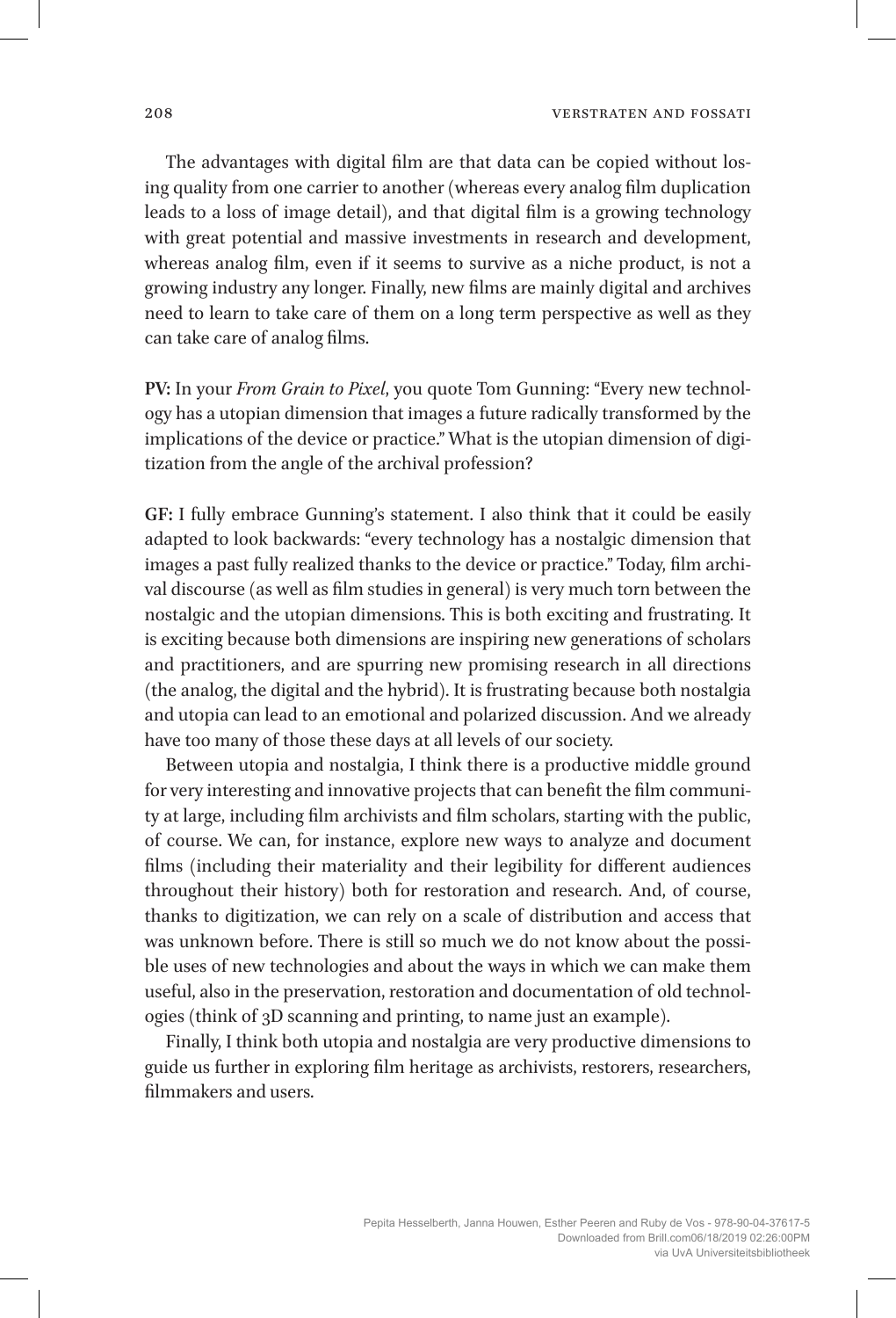**PV:** The life expectancy of even very old film, stored under the right climactic conditions, far exceeds the possibilities of the digital format. In other words, the preservation of analog material is relatively risk-free. You just said that new technologies offer many opportunities, but that we do not know yet how to make them entirely useful. Could you, in conclusion, also comment on the possible risks and pitfalls involved in the preservation of digital films?

**GF:** It has taken about twenty years to recognize the implications and risks related to the introduction of digital preservation. When personal computers and DVD s were introduced in the 1990s, we did not think that our digital documents, photographs, and films would only last a few years if left sitting on their carriers (hard-disks, CD-ROM s and DVD s). Now we know that hard-disks crash and that digital formats change every few years so that data need to be regularly transcoded to new file formats and migrated to new carriers. Most importantly, we know that digitization is not the (only) solution for long-term preservation and that important investments are needed to make it a sustainable long-term solution.

In the field of film heritage, most Western film archives and their funding entities have acknowledged in the last decades that original film artefacts (e.g. negatives, film prints and other film-related material produced at the time the film was first released) need to be treated as museum objects. As such, they require suitable long-term preservation facilities including vaults with controlled temperature (ideally, below freezing temperature) and humidity.5 However, since the so-called digital rollout in 2011/2012, when a digital film workflow replaced the production, distribution, and projection of film prints in most Western countries, new films are born digital. To remain consistent with their preservation policy, film archives need to be equipped to preserve these new films in their original digital format.

Ultimately, a long-term preservation strategy for digital films needs to be developed, borrowing from the lessons learned in other fields. A number of film archives, including the Eye Filmmuseum, have recently built a digital archive that operates in accordance with today's best practices, which include the standardization of formats to be stored, the use of uncompressed files for

<sup>5</sup> It should be noted that until not long ago archival practice was mainly focused on making new copies of original films as a preservation strategy (see Houston). In the last twenty years, there has been a stronger focus on the long-term preservation of original film artefacts, as discussed in Nissen et al. Let us also remember that this situation is true for Western archives, whereas many archives in poorer countries are simply not in a position to guarantee adequate storage conditions for their collections.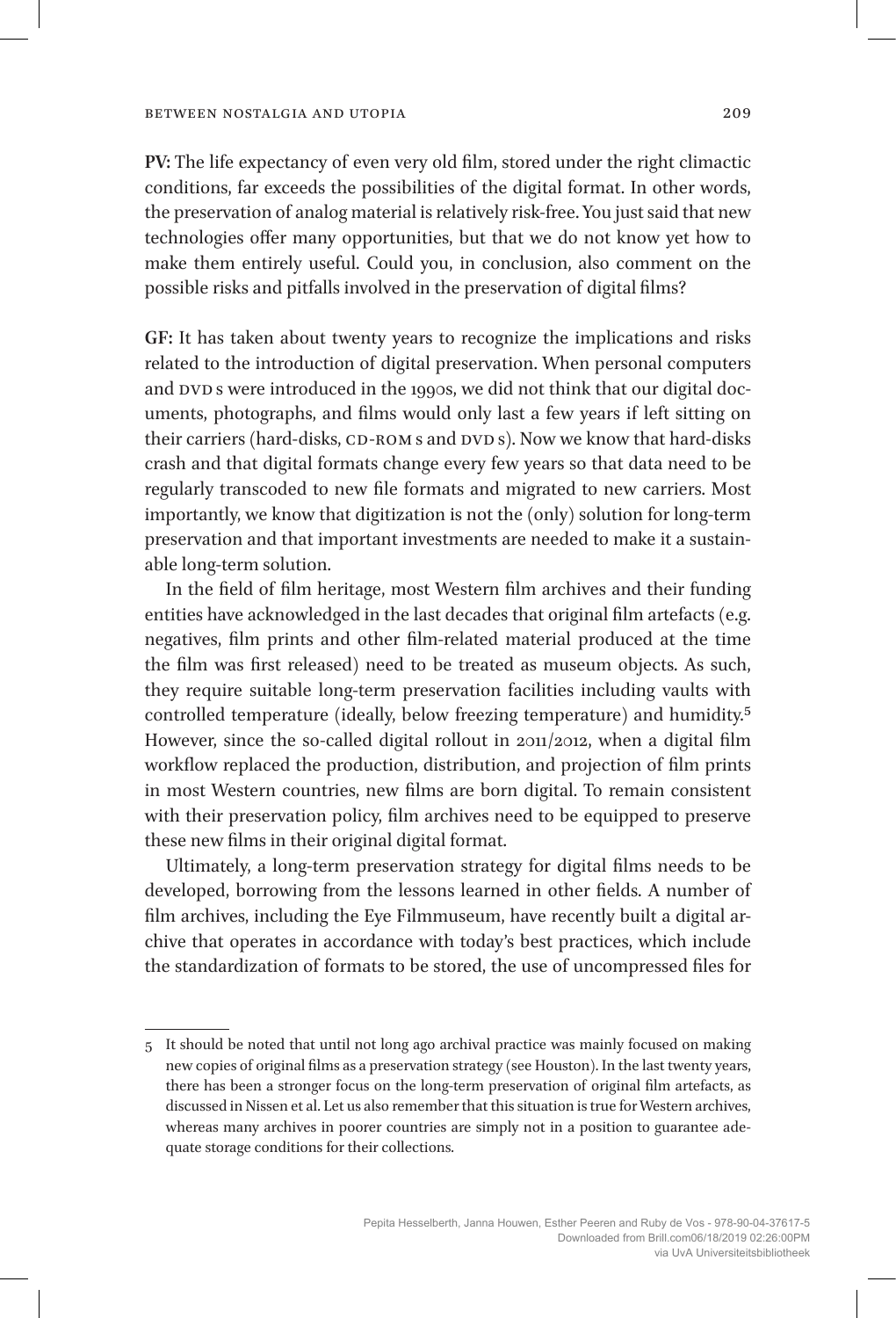sound and image to form the so-called Digital Cinema Distribution Master  $(DCDM)$ , a migration plan that foresees the transfer of the data onto new carriers (e.g. LTO tapes) every four or five years, and the storage of at least one copy of the data in a location different than the main digital archive. Based on research in the larger field of digital preservation, these conditions should be sufficient to guarantee the long-term preservation of digital films.<sup>6</sup> This kind of digital archive is of course suitable for the long-term preservation of both original digitized film-born films and access copies and restored versions of film-born films.

Returning to the topic of "legibility," there is one important aspect to point out with regard to the difference between the film vault and the digital film vault. The artefacts held in a film vault can be inspected and "read" by the human eye, whereas digital films held in a digital vault need to be interpreted by a computer before we can see and hear what they contain. The other side of the coin is that manually checking and viewing the hundreds of thousands of film cans in a film archive's vaults takes years. This still leads today to the loss of entire films due to undetected decay. The digital in principle offers the possibility to regularly run basic quality-checks that would allow the identification of any problems at an early stage and that would thus limit the risk of losing content (e.g. bits and bytes of image and sound). This is a promising application of the digital that still needs proper development. Furthermore, whereas a film archive requires the constant mediation of a small group of film archivists, a digital film collection is theoretically always available and accessible by everyone. "Theoretically," because the current copyright situation creates an even greater barrier to accessing film heritage than any film archives' vault. But that is another story…

#### **Works Cited**

- Dean, Tacita. "Save Celluloid, For Art's Sake." *The Guardian*. The Guardian, 22 Feb. 2011. Web. 28 Jan. 2017.
- Doane, Mary Ann. *The Emergence of Cinematic Time: Modernity, Contingency, the Archive*. Cambridge, Mass.: Harvard UP, 2002.
- Elsaesser, Thomas. "Dada/Cinema?" *Dada and Surrealist Film*. Ed. Rudolf Kuenzli. New York: Willis Locker & Owens, 1987. 13–27.

<sup>6</sup> See, among others, the online platform *Digital Preservation Coalition* (http://www.dpconline .org) and, more specifically for moving images, their online resources (http://www.dpconline .org/handbook/content-specific-preservation/moving-pictures-and-sound).